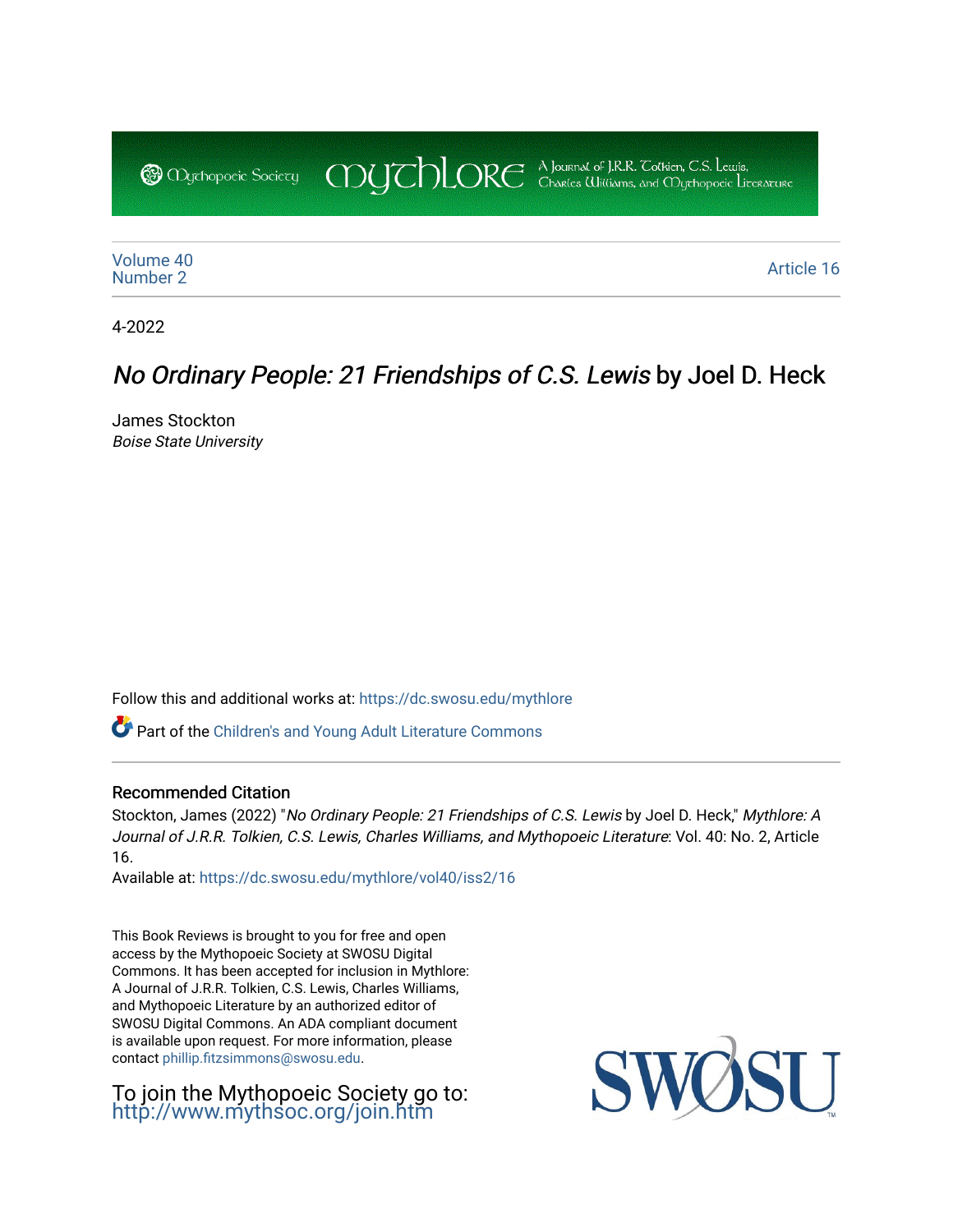## Mythcon 52: The Mythic, the Fantastic, and the Alien

Albuquerque, New Mexico; July 29 - August 1, 2022 <http://www.mythsoc.org/mythcon/mythcon-52.htm>



### Abstract

No Ordinary People: 21 Friendships of C.S. Lewis. Joel D. Heck. Hamden, CT: Winged Lion Press, 2022, 395 p. 9781935688228. \$19.50.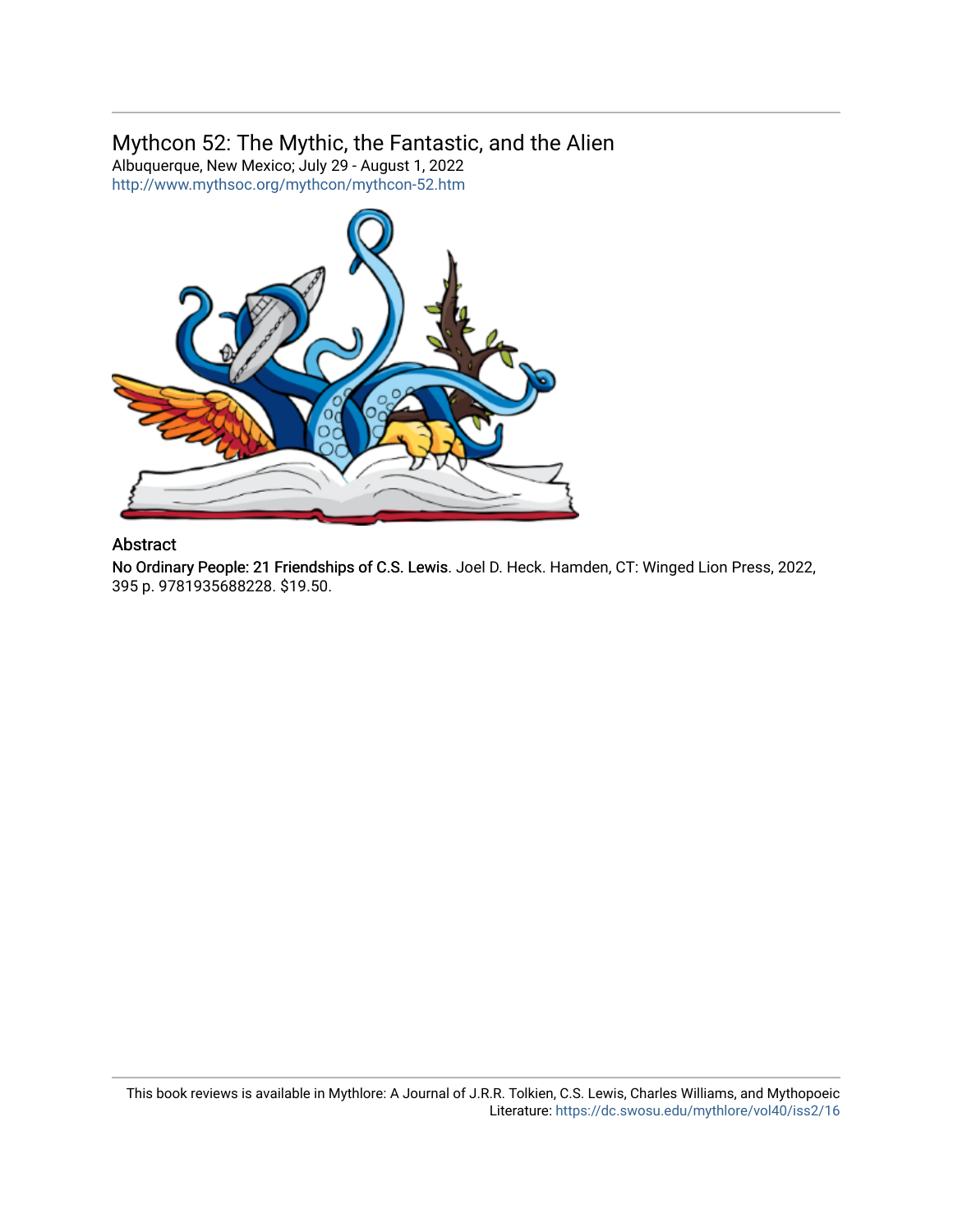increasing, the academic positions for Lewis scholars are still limited. We might expect more work in the future to come from high school teachers, ministry workers, and students of other disciplines. The diverse, real world experience that these authors bring will add new flavor into the Lewis scholarship. Let us celebrate and encourage these newly published authors who are exploring—all six previous books received at least one citation in last year's three—and in some cases meaningfully expanding, the field of Lewis scholarship.

—Josiah Peterson

**WORKS CITED**

- Bratman, David and Diana Pavlac Glyer. "C.S. Lewis Scholarship: A Bibliographic Overview," *C.S. Lewis: Life Works, and Legacy Volume 4 Scholar, Teacher, & Public Intellectual,* edited by Bruce Edwards. Praeger, 2007, pp. 283-302.
- Christopher, Joe R. "C.S. Lewis on the Final Frontier" *Mythlore*, vol. 28, no.3/4 (#109/110), 2010, pp. 193–97.
- Cooley, Peter. "APU Honors College Book Hits No. 1 on Amazon Best Seller Lists," 25 October 2021. www.apu.edu/articles/x/
- Daigle-Williamson, Marsha, *Reflecting the Eternal: Dante's Divine Comedy in the Novels of C.S. Lewis*. Hendrickson Publishers, 2015.
- Downing, David. *Planets in Peril: A Critical Study of C.S. Lewis's Ransom Trilogy*. U of Massachusetts P, 1992.
- Lewis, C.S. *The Discarded Image.* Cambridge UP, 1964.
- *—. Surprised by Joy*, New York: Harper, 2017.
- *—. Out of the Silent Planet.* 1938. Scribner, 2003.
- Lobdell, Jared. *The Scientifiction Novels of C.S. Lewis*. McFarland, 2004.
- Sammons, Martha. *A Guide Through C.S. Lewis's Space Trilogy.* Cornerstone Books, 1980.
- Schwartz, Sandford. *C.S. Lewis on the Final Frontier: Science and the Supernatural in the Space Trilogy.* Oxford UP, 2009.
- "Thesis Theater: Kate Neville, Cynthia Smith, Courtney Petrucci," Signum University, March 23, 2017. signumuniversity.org/event/march-2017-thesis-theater/
- Ward, Michael. "An Experiment in Charity: C.S. Lewis on Love in the Literary Arts," reproduced in *After Humanity*, Word on Fire Academic, 2021.
- Wolfe, Judith. *C.S. Lewis's Perelandra: Reshaping the Image of the Cosmos.* Kent State UP, 2013.

**NO ORDINARY PEOPLE: 21 FRIENDSHIPS OF C.S. LEWIS**. Joel D. Heck. Hamden, CT: Winged Lion Press, 2022, 395 p. 9781935688228. \$19.50.

IN hIS COOST RECENT PUBLICATION, NO ORDINARY PEOPLE: Twenty-one Friendships of C.S. Lewis, Joel Heck tells us that "Lewis celebrates friendship, in part *of C.S. Lewis*, Joel Heck tells us that "Lewis celebrates friendship, in part because the world ignores it. That's why this book is needed—to restore an appreciation for friendship in a world where so many relationships are belittled, ignored, or sexualized" (Heck 4). In addition to stressing the intrinsic value of friendship, Heck's analysis offers a studious itinerary of shared biographies that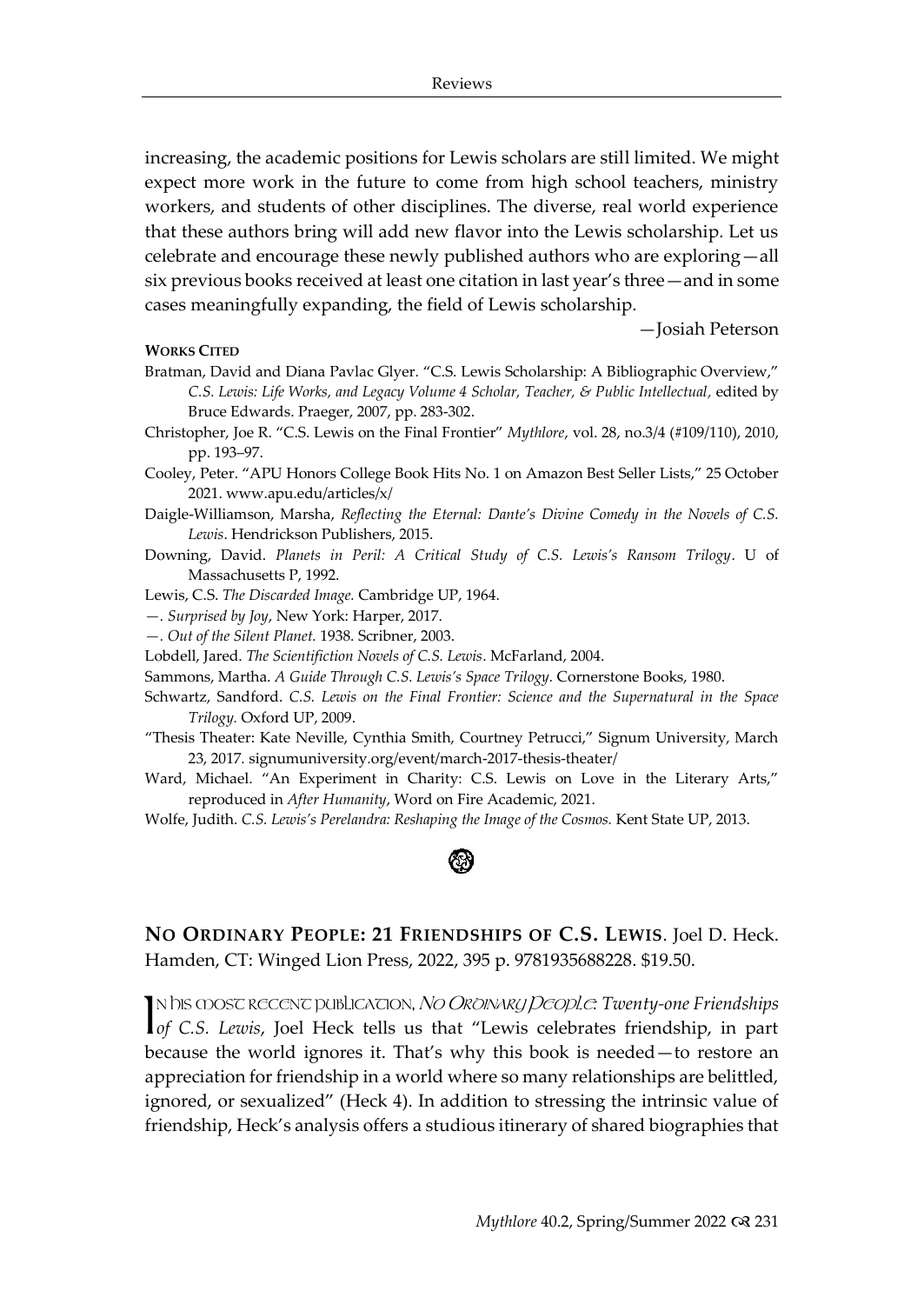bring new insights into Lewis's persona and world. Of the friendships Heck works with a few, such as Arthur Greeves, Janie Moore, and Warren Lewis, will be recognized by those with a general knowledge of Lewis and the Inklings. However, many of the friendships that Heck analyzes, for example A.K. Hamilton Jenkin, Stella Aldwinckle, Nan Dunbar, and F.C. Bryan, are not as well known. On this account, Heck's book has as much to offer the academic community as it does for Lewis fans looking for a more intimate biography.

The book is divided into three sections, determined by the type of friendship Lewis had with the people being reviewed. Heck explains, "The first section looks at Lewis' side-by-side friendships of the *philia* type. The second section explores Lewis's friendships with people who took opposing views on various topics, but with whom Lewis remained cordial. The third section concludes with his relationships with co-workers and fellow pilgrims" (7). Unifying the three sections is Heck's focus on the positive impact friendship had on both Lewis and those he was friends with. Heck reminds us that for Lewis, friendship was a virtue that had to be worked at, often demanding that he and his friends modify their behavior, challenge their beliefs, and forgive each other. Additionally, the book offers a diverse selection of friends. Among the twentyone biographies there are seven women, several atheists, and colleagues who did not always share Lewis's critical, theological, and societal perspectives.

The first section opens with one of the more intriguing friendships in Lewis's life, that of Alan Richard Griffiths (a.k.a. Alan Dom Bede Richards). Lewis was Griffiths's tutor from 1927 to 1929 and two men shared a strong interest in philosophy and theology. Heck does a good job explaining how the two also shared a similar spiritual journey from atheism to Christianity. After an account of Griffiths's early life and entry into the Benedictine Order, Heck delves into Griffiths's attempts to convert Lewis to Catholicism, and Lewis's steadfast loyalty to his Anglican faith. The second chapter introduces Lewis's colleague, and fellow Inking, Hugo Dyson. After a general character sketch of Dyson, Heck points out that he "is best known for a midnight conversation with Lewis on Saturday, September 19, 1931," when he and Tolkien convinced Lewis that the story of Christ was a true myth (33). Lewis would later credit this conversation for leading to his conversion to Christianity nine days later. From here, Heck stirs the Inkling pot by advancing the argument that "While Tolkien is mentioned more often as an influence on Lewis's conversion, Hugo Dyson probably had a greater impact than Tolkien" (34).The second half of the chapter covers Lewis and Dyson's participation in three lecture series on Shakespeare, some very interesting tidbits on Dyson's participation with the Inklings, and a brief section on the walking tours and occasional dinners that Lewis, his brother Warnie, Dyson, and others engaged in.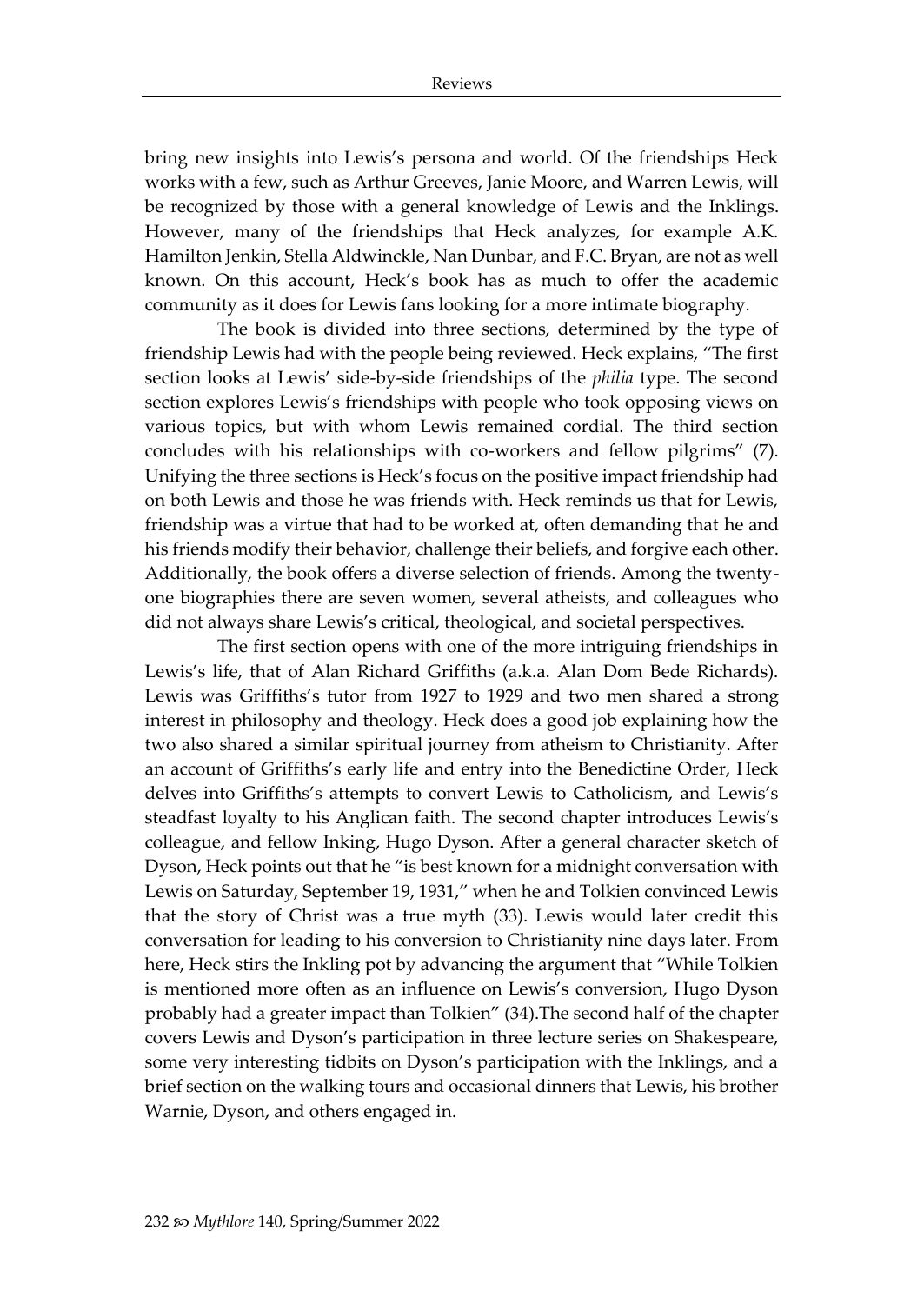In the third chapter, Heck draws our attention to Austin Marsden Farrer, one of the most renowned Anglican philosophical theologians of the twentieth century. The first half of the chapter delivers a well-packed biography, which includes the friendship Lewis and his wife Joy shared with Austin and his wife Katharine. Heck does an admirable job of explaining Farrer's participation in the Oxford University Socratic Club, a Christocentric undergraduate speaker's society given to the debate and discussion of religious topics.<sup>1</sup> The chapter also includes an appendix on Farrer's contributions to the Socratic Club, followed by a useful bibliography of Farrer's better-known works. Chapter 4 offers a thoughtful narrative describing Lewis's life-long friendship with his childhood neighbor, Arthur Greeves. Heck concentrates on their shared appreciation for the arts, presenting the reader with a good account of the books Greeves and Lewis shared, and how their reading influenced later pursuits. Most of all, Heck's review of Lewis and Greeves's relationship reminds us that shared loyalty and a delight in simple pleasures are two of the strongest components in the making of a strong friendship.

Chapter 5 takes on what many consider Lewis's most controversial friendship, his thirty plus year relationship with housemate, Janie 'Minto' Moore. Much of what Heck covers is the standard fare found in many biographies on Lewis or the Inklings. Nevertheless, in Heck's depiction of the relationship, there are a host of minor details that will be new to many readers. For example, I wasn't aware of the theory that Janie Moore was an inspiration for the wicked Queen of the Underland in the Narnia book *The Silver Chair*. 2 Similarly, while I knew that Janie Moore was an atheist, Heck's analysis of this is informative and one of the highlights of the chapter. Chapter 6 is on Lewis's friendship with his older brother Warren. Highlights include a detailed history of Warren's military career, including his training, transfers, promotions, and extensive travel. This is complemented by a candid review of the two brothers answering to the complexities of life, including their similar paths from atheism to Christianity, the stress that Janie Moore incurred in the household, Warren's alcoholism, their respective roles as authors and Inklings, and his grief following the death of his younger brother.

In the seventh chapter, Heck shares with his reader a most-welcomed biography of a truly distinguished person, Sister Ruth Penelope Lawson. Throughout the twenty-eight pages of the chapter, Sister Penelope is the primary focus of Heck's attention, possibly giving rise to one of the most thorough biographies of her in print. Heck begins the chapter by pointing out what many in Lewis Studies know about Sister Penelope, "In the middle of

<sup>1</sup> For more on the Socratic Club, see Mitchell.

<sup>2</sup> See Kotzin.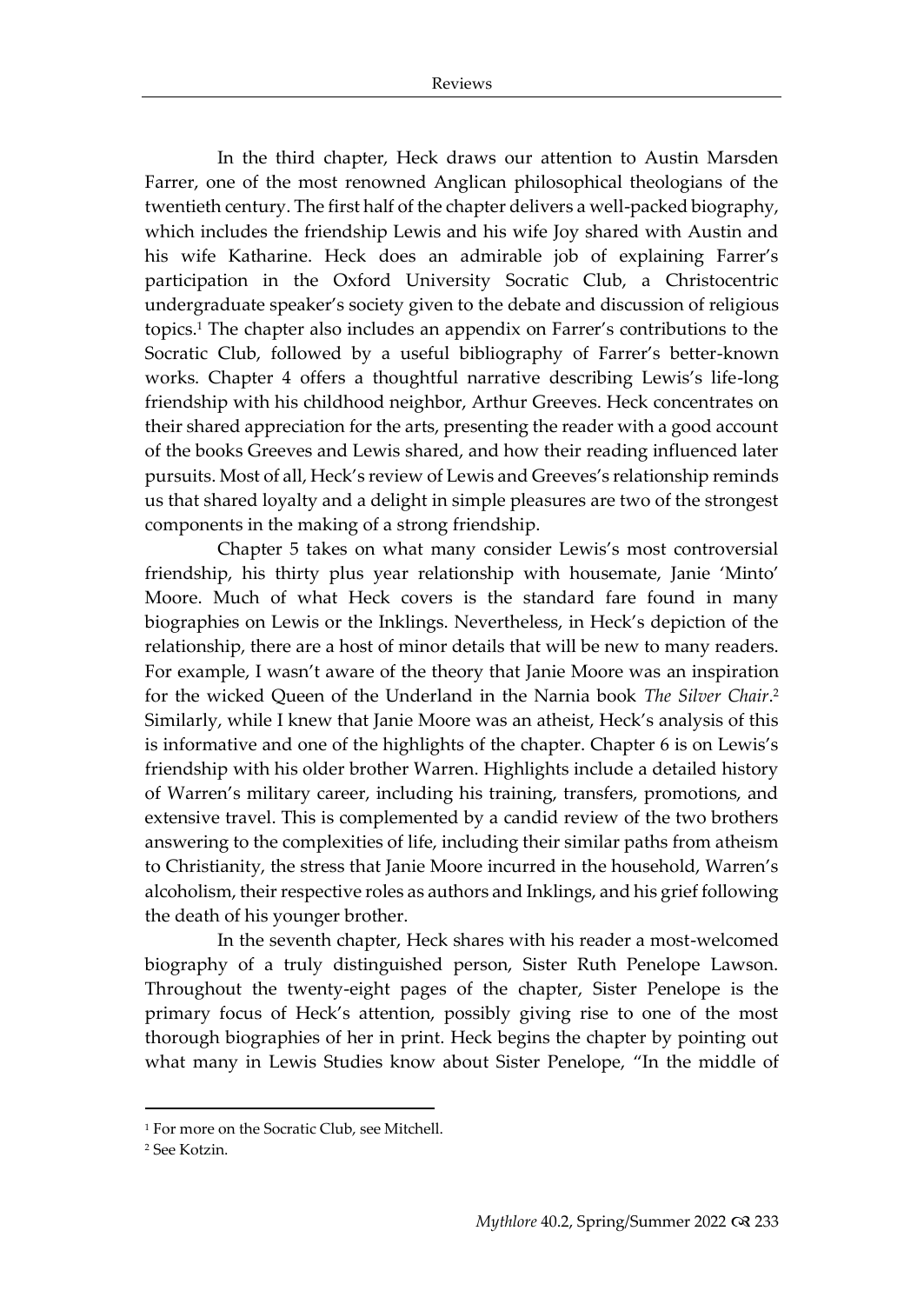World War II, C.S. Lewis sent a copy of *The Screwtape Letters* to an Anglican nun for safekeeping, fearing that the bombing […] might obliterate his book manuscript." (135). Born in 1890, and raised in Clent, Worcestershire, where her father was vicar of St. Leonard's Church of England, Ruth Penelope Lawson studied German and Theology at Keble College, Oxford from 1909 to 1912. Shortly after graduating, she joined the Convent of the Community of St. Mary the Virgin at Wangate. In 1915, she would take her vows and commit to a life of worship and service. In 1939, she wrote her first letter to C.S. Lewis to express her delight in reading his 1939 science fiction novel *Out of the Silent Planet*. Along with the letter, she sent Lewis a copy of her book *God Persists: A Short Survey of World History in Light of Christian Faith*, initiating a twenty-four yearlong correspondence. From here, Heck tells of the breadth of their correspondence, and the effect it had on both, including their mutual concern over animal suffering, theological questions, and Lewis's advice to Sister Penelope on writing and publication. At the end of the chapter, there is a very good bibliography of Sister Penelope's books and translations, an appendix of Lewis's letters to Sister Penelope, and an appendix on books and authors the two of them discussed.

In Chapter 8, Heck covers Lewis's friendship with his family physician, Dr. Robert Emlyn Havard. Heck brings this friendship to life by presenting some of the more memorable events Havard shared with Lewis and others. Highlights include Havard (who had been in the Navy), Lewis, and Hugo Dyson borrowing Warren's boat and taking it up the Thames River, Havard's participation with the Inklings, his role as the first person to speak to the Socratic Club, and the many dinners and walking tours that he and others enjoyed over the years. Chapter 9 introduces one of Lewis's lesser-known undergraduate friends, A. K. Hamilton Jenkin. Heck provides with an efficient biography that points out Jenkin "produced eleven books and many articles about the history and culture of his native Cornwell" (177). Throughout the chapter, Heck stresses Jenkin's passion and enthusiasm for life. Appealing to Lewis's letters, he notes that, "Jenkin's most endearing quality was his appreciation of nearly everything he encountered" (183). Heck shares several wonderful vignettes about the bike tours the then young men went on, leaving us with a nice account of Lewis's love for cycling. Heck also looks at the role that faith played in their relationship, with Lewis going from atheism to Christianity, and Jenkin going from Christianity to atheism. This chapter stands out in that it is almost entirely given to Lewis's younger years.

Chapter 10, the first of five chapters in the second section of the book sub-titled "Opponents, But Friends," scrutinizes the correspondence between Lewis and science fiction author Arthur C. Clarke, their 1954 meeting at the Eastgate Hotel in Oxford, and the mutual respect that the two writers had for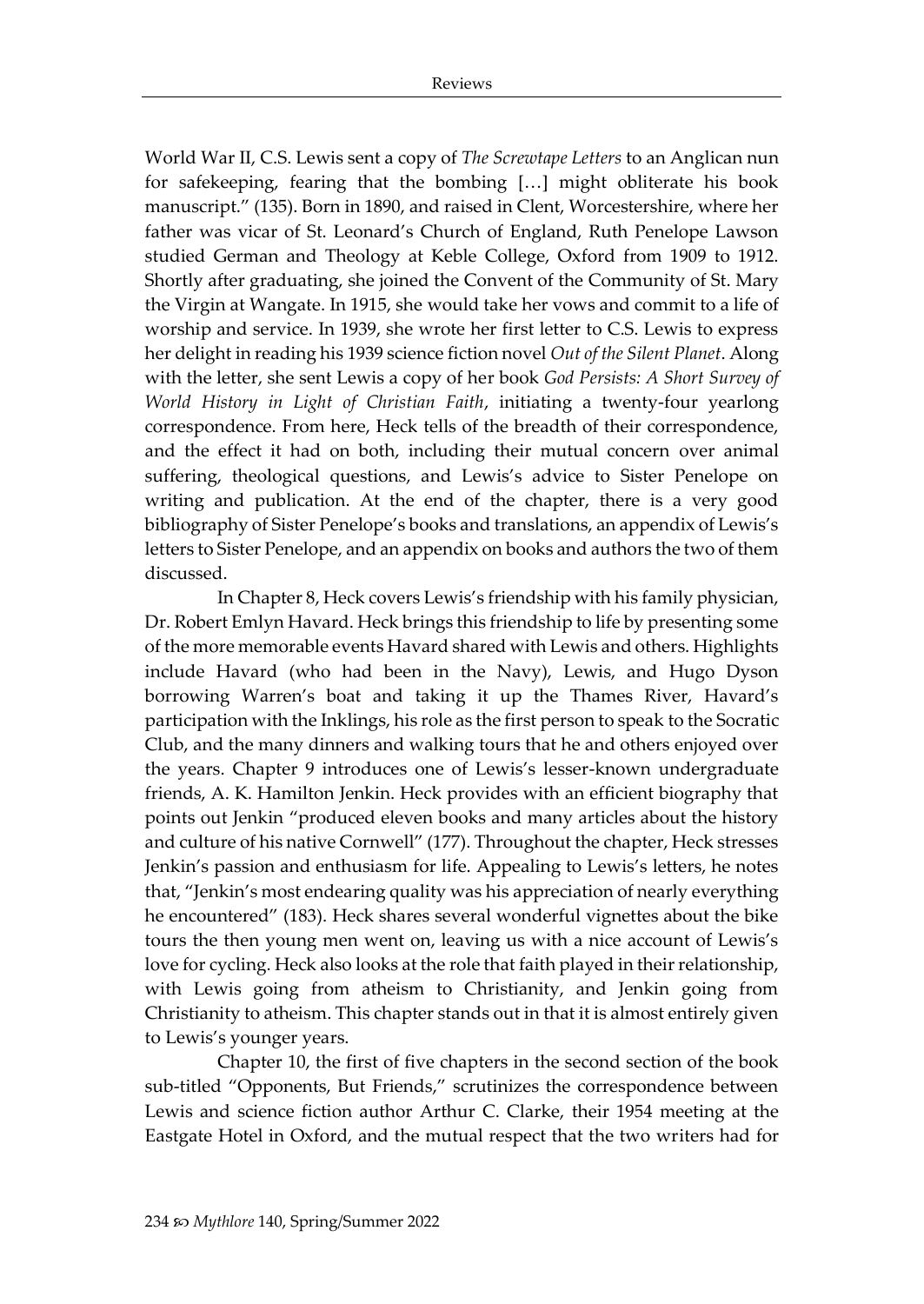one another. Heck starts with another claim that might raise an eyebrow or two when he tells us, "Lewis wrote eight letters to Clarke over a twelve-year period, at Clarke's initiative, mostly about science fiction writing. As a result, Clarke became a better writer" (195). This is followed by a good biography of Clarke, in which Heck makes it clear how accomplished Clarke's career was. Next is a straightforward explanation of how the friendship began, with Clarke writing Lewis to "disagree, somewhat violently, with you" over what he saw as several sins against the science fiction genre occurring in Lewis's 1943 science fiction novel, *Perelandra* (202). This led to a friendship premised in constructive criticism and a love for science fiction. Heck does a good job of conveying the spirit of their exchange and defends his earlier claim with conviction. The eleventh chapter is a brief account of Lewis's friendship with his Magdalen College colleague, Kantian philosopher Harry Weldon. Most of what is shared in this chapter occurs in 1926 and 1927, when both men were in the early years of their careers. As Heck points out, Lewis and Weldon's friendship revolved around Weldon's cynical worldview, including his unconventional and caustic comments on Christianity, and was washed down with bouts of heavy drinking. The most interesting aspect of this chapter is how Lewis's friendship with Weldon ends, and Heck's interpretation of how this affected Lewis.

The twelfth chapter is a lively rendition of Lewis's friendship with Cyril Edwin Mitchinson Joad. The first half of the chapter does a good job of explaining what Lewis and Joad had in common, and disagreed over, when it came to their philosophical views. The second half of the chapter covers Lewis and Joad's experiences at the BBC, Joad's participation with the Socratic Club, and his eventual return to Christianity—which Joad credited in part to Lewis's 1943 book *The Abolition of Man*. With concern given to Joad's 'reconversion' (Heck's term), several observations on Heck's part puts the polish on one of the best chapters in the book. The sub-title of Chapter 13 is "J.B.S. Haldane AKA Edward Rolles Weston." In his biography of Haldane, Heck points out, "In the 1930s and 1940s, Haldane became well known […] for his research and writing," and with his research being in physiology and genetics, he was often caught up in controversy (255). Moreover, Haldane was a vocal atheist and Marxist. For these reasons, and several others, Heck informs us that "J.B.S. Haldane was the model C.S. Lewis used for physicist Weston in the Ransom Trilogy" (251). The Ransom Trilogy was Lewis's three science fiction novels published between 1938 and 1945, and Weston is the antagonist of the first two books. Although Lewis and Haldane were not friends who met casually, or corresponded on a personal level, there was a lively banter between the two men, at least one Socratic Club meeting, and an exchange of articles over the Weston issue.

The fourteenth chapter of the book ends on a high note, with a compelling explanation of Lewis's contentious friendship with Alec Vidler,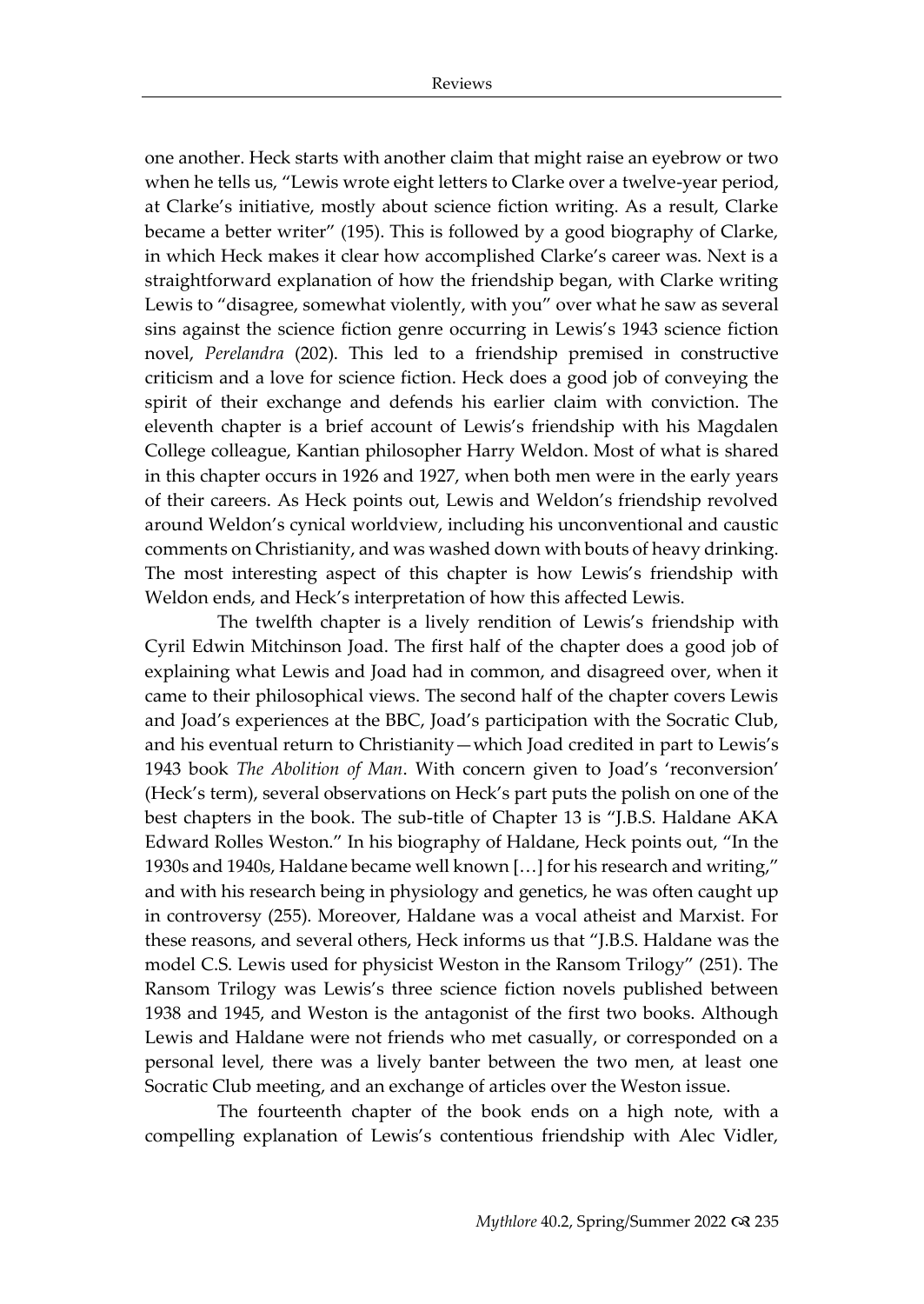editor of the monthly journal *Theology*. The best part of this chapter is the mystery Heck presents us with. As he sums the matter up, when Vilder became editor of the journal in 1939, "he began to recruit both subscribers and authors who could help him energize the periodical, one of the latter being C.S. Lewis" Lewis made ten contributions to *Theology*, and he and Vilder wrote "to one another for a time, but then, about nine years after the start of their communication, the correspondence ceased. Was there some animosity between them?" In his reply to this question, Heck looks at "their views on theology and related writings," so as to demonstrate "that even people with profound disagreements can work together" (263). Heck's analysis of the theological divide between the two men, and his answer to the mysterious end of their friendship, is one of the highlights of the book.

The third section of the book explores Lewis's "Co-workers and Fellow Pilgrims," and begins with the fifteenth chapter looking at Lewis's friendship with Stella Aldwinckle, founder and Chairman of the Oxford University Socratic Club. As was the case with his chapter on Sister Penelope, Heck does an excellent job of bringing forward Aldwinckle's dedication to her mission as pastor to Oxford's undergraduate women, and her success in shepherding the Socratic for twenty-five years. In addition to writing about meetings, speakers, and the club journal, the *Socratic Digest*, Heck also looks at other Socratic activities, demonstrating how robust and influential the club was. Chapter 16 explores Lewis's friendship with Classics scholar Nan Dunbar. Lewis and Dunbar met in 1955 at the University of Cambridge, and even though Lewis was thirty years older than Dunbar, and world-renowned, their scholarly interests brought them together. Heck tells us that "Dunbar crossed paths with Lewis through their common interest in the Classics, particularly through a writer named Statius [...] a Roman poet of the first century, [who] appears as a guide in the *Purgatory* section of Dante's *Divine Comedy*" (309). Other works that Dunbar and Lewis worked with, or talked about, were Virgil's *Aeneid*, Sophocles, Shakespeare, Herodotus, Tacitus, and Aristophanes and his play *The Birds*, a work on which Dunbar was an authority. Heck's point is rather easy to pick up on: as famous as Lewis was, he found the time to befriend a younger scholar, respected her scholarly contributions, and benefited from her friendship.

Chapter 17 covers Lewis's friendship with Cambridge Shakespeare scholar Muriel Bradbrook. As Heck explains, "During Lewis's second year of teaching in Cambridge, Dr. Bradbrook, Fellow of Girton College and University Lecturer, invited Lewis to dinner at Girton College along with Nan Dunbar" (317). Bradbrook was both a medievalist and Renaissance scholar, and a year after the dinner Lewis wrote her asking her to critique a paper he had written on Chaucer. Heck points out several other exchanges between Lewis and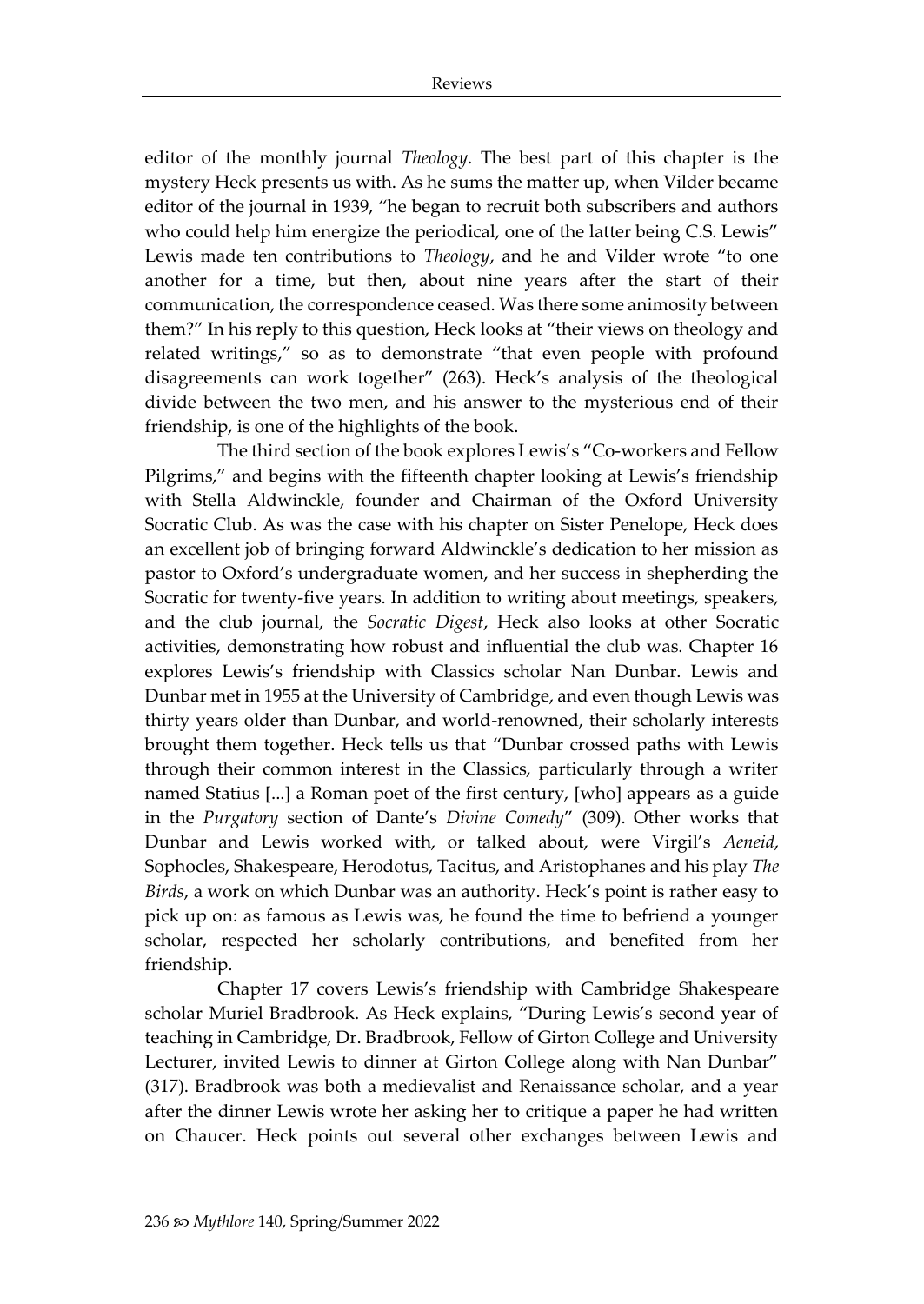Bradbrook, making it clear the relationship was reciprocal, and Lewis held Bradbrook's scholarship in high regard. The second half of the chapter offers a good biography of Bradbrook, emphasizing her distinguished career. Chapter 18 is about Lewis's friendship with one of his most successful students, Derek Stanley Brewer. Brewer first came to Oxford in 1942 to be interviewed for a scholarship at Magdalen College. Brewer was awarded the scholarship, but was called back into action, and served as an infantry officer from 1942 to 1945. He completed his undergraduate studies in December 1947. While he was at Oxford, he became friends with Lewis, and the two of them kept in touch after he left to be a Lecturer of English at Birmingham. In 1955, Brewer would invite Lewis to be the General Editor of Nelson's Medieval and Renaissance Library, a series of medieval writings that had been largely neglected by the publishers (326). In 1964 Brewer became a Lecturer in English at Cambridge, becoming a Fellow of Emmanuel College. In 1977, he became Master of Emmanuel. During his academic career, he published several books on Chaucer, gaining recognition as a leading medievalist of his generation.

The nineteenth chapter looks at Lewis's friendship with Frank Colin Bryan, a Baptist pastor and author of several Christian books. Bryan was at Tyndale Baptist Church, Bristol when he first met Lewis at a Socratic Club meeting in January 1943. This would be followed by two conferences in 1943 and 1945. Heck does a good job of introducing the reader to Bryan and his career and participation with the Socratic Club. The latter half of the chapter is on Bryan's friendship with Lewis and puts a strong emphasis on what the two men had in common when it came to their Christian faith, and what they read and published. The twentieth chapter focuses on the friendship between Lewis and another one of his students, Mary Shelley. Shelley studied with Lewis from 1931 to 1933 and began her teaching career shortly after her graduation in 1935. Shelley would marry Daniel Neylan, and the couple would have two children, Sarah and Mary Elizabeth. Lewis agreed to be Sarah's godfather and would be an active and influential figure for her and the other members of the family. Heck finishes the chapter by looking at Lewis's role as a mentor to Mary Neylan, particularly when it came to what she read and matters of faith. The last chapter presents an interesting take on Lewis's support and friendship for Janie Moore's daughter, Maureen. The best aspect of the chapter is Heck's biography of Maureen, especially his account of her adulthood. Heck also offers an easy to follow explanation of the estate agreement the Lewis brothers had with Janie and Maureen Moore, and how both men cared for Maureen's welfare. The chapter has a fairy-tale ending, with the reader being told the true story of how Maureen became Dame Dunbar, 8th Baronetess of Hempriggs.

Overall, Heck's book succeeds at sharing with the reader many of the interesting stories and details that arise from analyzing Lewis's friendships.